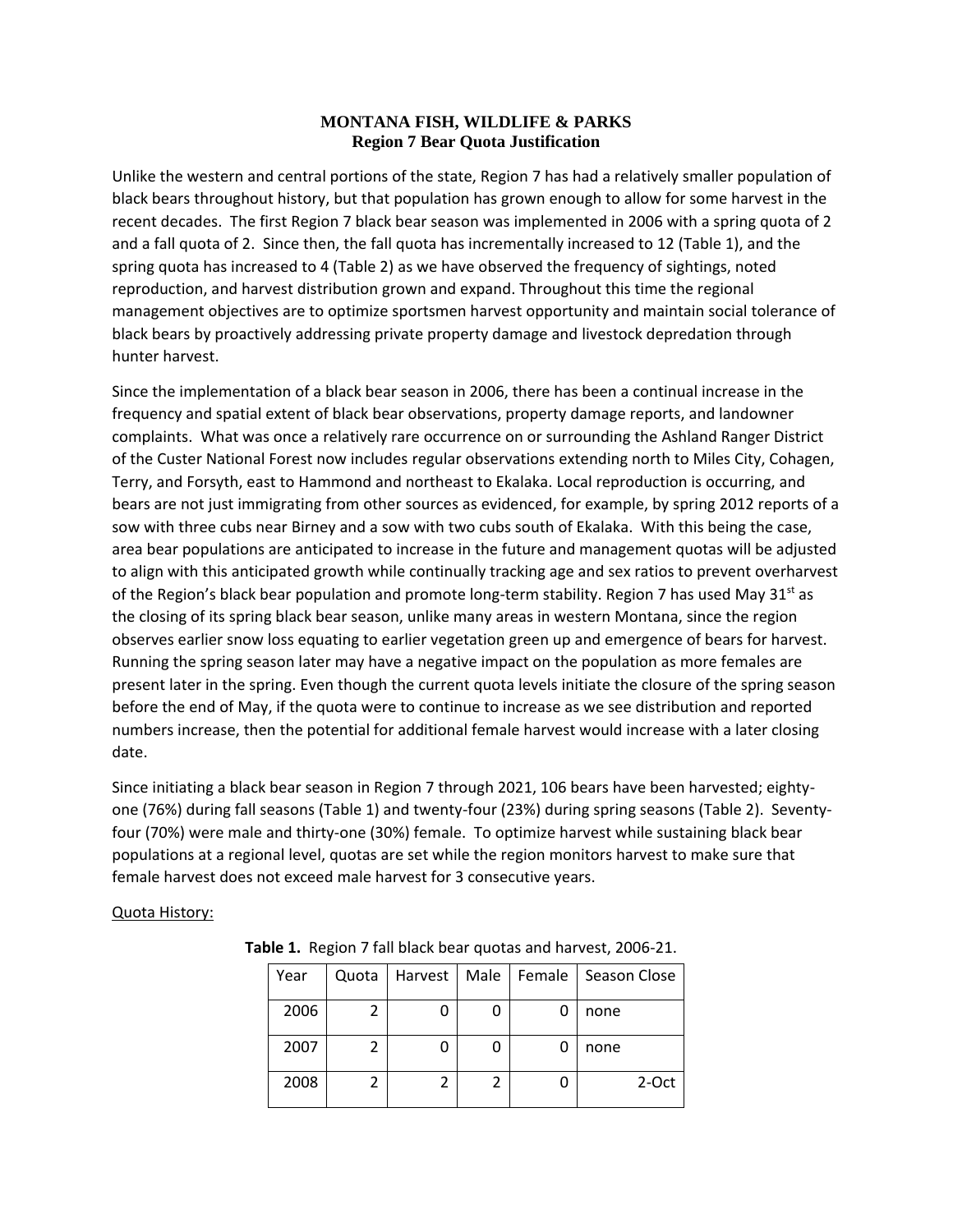| 2009          | $\overline{2}$ | $\mathbf 1$ | $\mathbf 1$    | 0              | none   |
|---------------|----------------|-------------|----------------|----------------|--------|
| 2010          | 4              | 4           | 3              | $\mathbf{1}$   | 19-Oct |
| 2011          | 4              | 4           | $\overline{2}$ | $\overline{2}$ | 27-Nov |
| 2012          | 4              | 4           | $\overline{2}$ | $\overline{2}$ | 13-Oct |
| 2013          | 8              | 3           | 3              | 0              | none   |
| 2014          | 8              | 4           | 4              | 0              | none   |
| 2015          | 8              | 8           | 4              | 4              | 30-Oct |
| 2016          | 8              | 5           | 3              | $\overline{2}$ | none   |
| 2017          | 8              | 9           | 6              | 3              | 24-Oct |
| 2018          | 8              | 8           | 6              | $\overline{2}$ | 29-Oct |
| 2019          | 8              | 9           | 8              | $\overline{1}$ | 17-Oct |
| 2020          | 8              | 5           | 4              | $\overline{1}$ | none   |
| 2021          | 12             | 15          | 9              | 6              | 24-Sep |
|               |                |             |                |                |        |
| <b>Totals</b> | 96             | 81          | 57             | 24             |        |

**Table 2.** Region 7 spring black bear quotas and harvest, 2006-21.

| Year | Quota          | Harvest        | Male           | Female       | Season Close                   |  |
|------|----------------|----------------|----------------|--------------|--------------------------------|--|
| 2006 | $\overline{2}$ | 0              | 0              | 0            | none                           |  |
| 2007 | $\overline{2}$ | $\mathbf{1}$   | $\mathbf{1}$   | 0            | none                           |  |
| 2008 | $\overline{2}$ | 0              | 0              | 0            | none                           |  |
| 2009 | $\overline{2}$ | 1              | 1              | 0            | none                           |  |
| 2010 | $\overline{2}$ | $\mathbf{1}$   | $\mathbf{1}$   | 0            | none<br>none<br>none<br>16-May |  |
| 2011 | $\overline{2}$ | 1              | $\mathbf{1}$   | 0            |                                |  |
| 2012 | $\overline{2}$ | $\overline{1}$ | 1              | 0            |                                |  |
| 2013 | $\overline{2}$ | $\overline{2}$ | $\overline{2}$ | 0            |                                |  |
| 2014 | $\overline{2}$ | $\overline{2}$ | $\mathbf{1}$   | $\mathbf{1}$ | 21-Apr                         |  |
| 2015 | $\overline{2}$ | 1              | $\mathbf{1}$   | 0            | none                           |  |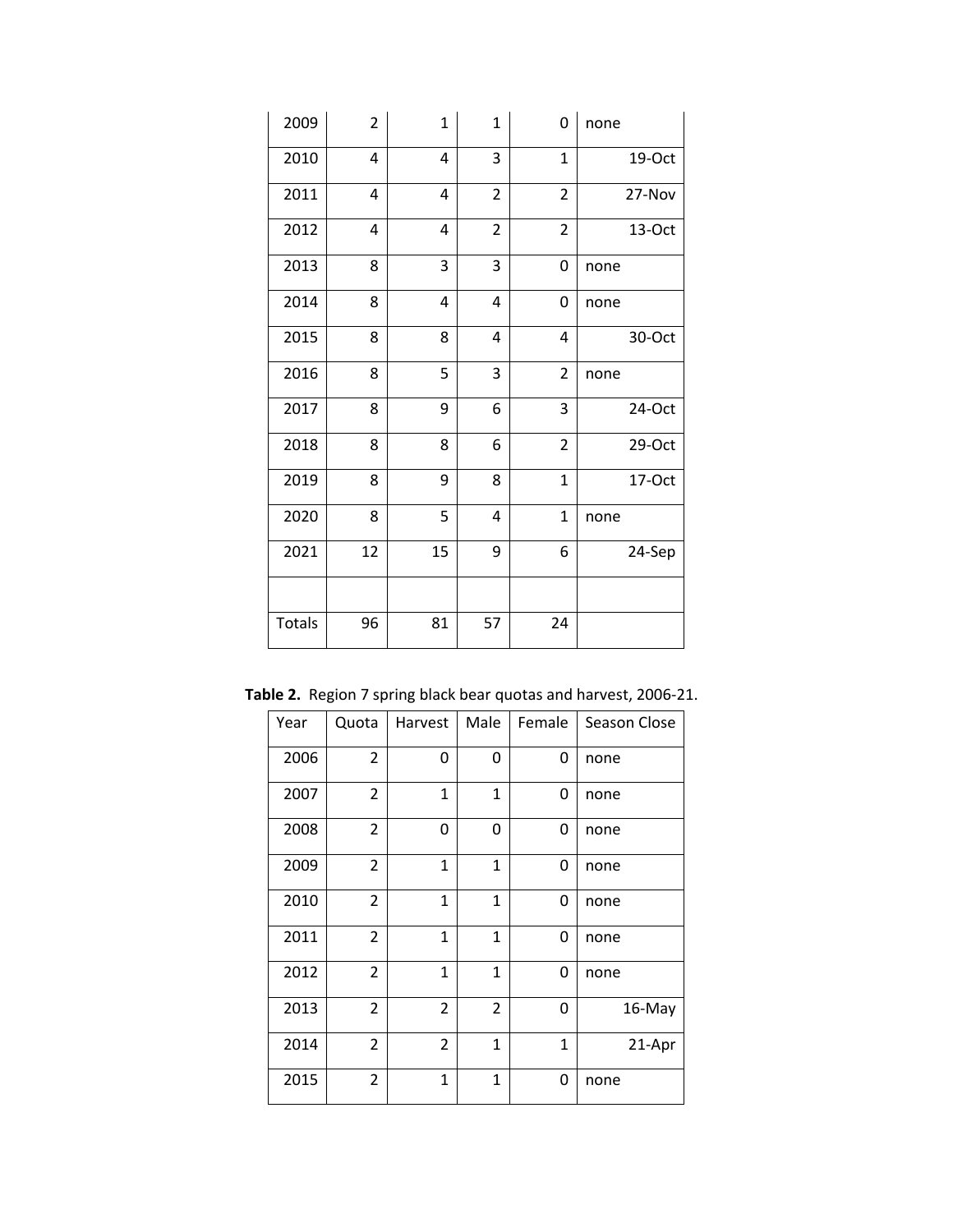| 2016   | 2              | $\overline{2}$ | $\mathbf 1$    | $\mathbf{1}$   | 10-May |
|--------|----------------|----------------|----------------|----------------|--------|
| 2017   | $\overline{2}$ | $\overline{2}$ | 2              | 0              | 25-May |
| 2018   | 4              | 1              | 1              | 0              | none   |
| 2019   | 4              | 1              | 1              | 0              | none   |
| 2020   | 4              | 4              | $\overline{2}$ | $\overline{2}$ | 11-May |
| 2021   | 4              | 4              | 2              | 2              | 20-May |
|        |                |                |                |                |        |
| Totals | 40             | 24             | 18             | 6              |        |

Sixty-five harvested bears between 2007 and 2019 were aged using cementun annuli analysis (Table 3). Forty-two (65%) were <3 years old, 14 (21%) were aged between 3-5 years, and 9 (14%) was >5 years old (Table 3). Although a small sample and short trend, this indicates that Region 7 has an established population, but annual age structure is skewed towards the sub-adult class with no old adult age class (>10 years) being harvested. These current data, although limited compared to other regions in the state, are below or near the harvest criteria for median age of harvested bears (i.e., >6 for females and >4 for males; Black Bear Harvest Research & Management in Montana – 2011 Final Report). This requires constant assessment of metrics as quotas are adjusted to maintain population integrity. Ages from 2020 and 2021 harvests will not be available until summer 2022.

| Season | Number Aged    | 1-2 years               | 3-5 years      | ≥6 years     |
|--------|----------------|-------------------------|----------------|--------------|
| 2006   | 0              | 0                       | 0              | 0            |
| 2007   | 1              | 0                       | $\mathbf{1}$   | 0            |
| 2008   | 1              | $\mathbf{1}$            | 0              | 0            |
| 2009   | $\overline{2}$ | $\overline{2}$          | 0              | 0            |
| 2010   | 4              | $\overline{2}$          | $\overline{2}$ | 0            |
| 2011   | 4              | $\overline{\mathbf{c}}$ | $\mathbf{1}$   | $\mathbf{1}$ |
| 2012   | 4              | 3                       | $\mathbf{1}$   | 0            |
| 2013   | 4              | $\overline{2}$          | $\mathbf{1}$   | $\mathbf{1}$ |
| 2014   | 6              | 3                       | $\overline{2}$ | $\mathbf{1}$ |
| 2015   | 9              | 8                       | 0              | 1            |
| 2016   | 6              | 4                       | $\overline{1}$ | 1            |

**Table 3**. Region 7 harvested black bear ages, 2006-19.